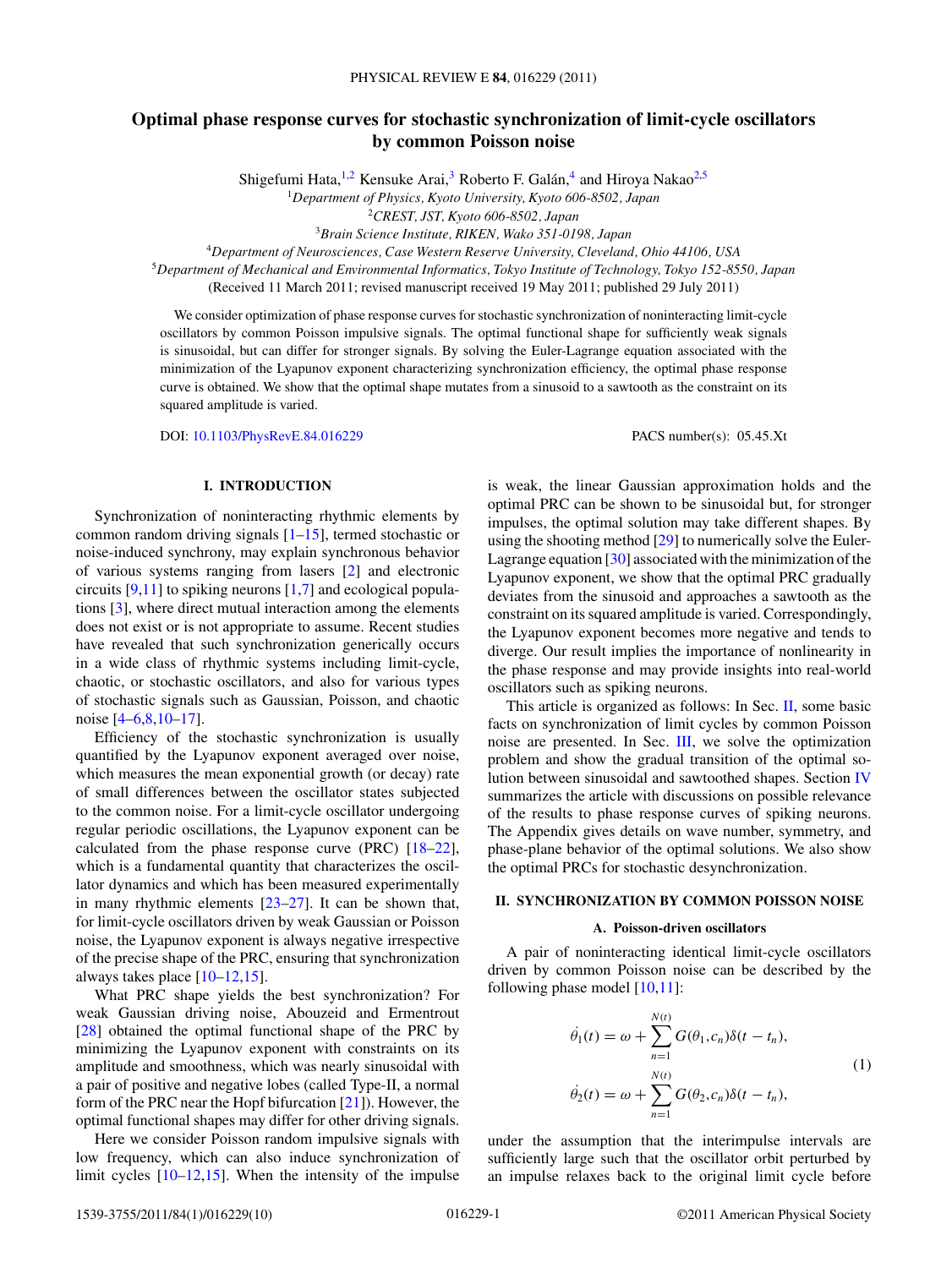<span id="page-1-0"></span>receiving the next impulse. Here,  $\theta_{1,2} \in [0,1)$  are phase variables of the oscillators,  $\omega$  is their natural frequency,  $N(t)$  is a Poisson process of rate  $\lambda$ ,  $\{t_1, t_2, \ldots\}$  are arrival times of the Poisson impulses,  $\{c_1, c_2, \ldots\}$  are intensities of the impulses (including negative values representing opposite directions) independently drawn from an identical probability density function (PDF)  $P(c)$ , and  $G(\theta, c)$  is the PRC of the oscillators.

The PRC  $G(\theta, c)$  quantifies the asymptotic phase difference of the orbit that is perturbed at phase *θ* by an impulse of intensity *c* from the unperturbed orbit [\[19\]](#page-9-0). We assume that the PRC  $G(\theta, c)$  is a sufficiently smooth function with continuous derivatives  $G'(\theta, c) = \partial G(\theta, c)/\partial \theta$ ,  $G''(\theta, c) = \partial^2 G(\theta, c)/\partial \theta^2$ *,...,* all of which are periodic in  $\theta$ ; that is,  $G(\theta + 1, c) =$  $G(\theta)$ ,  $G'(\theta + 1,c) = G'(\theta, c)$ , .... Equation [\(1\)](#page-0-0) is stochastic and should be interpreted in the Ito sense [\[31\]](#page-9-0). Namely, on arrival of an impulse at phase  $\theta$ , the phase discontinuously jumps from *θ* to *θ* + *G*(*θ,c*) [\[11\]](#page-8-0).

### **B. Lyapunov exponent**

In Refs.  $[10,11]$ , the phase equation  $(1)$  is derived from general limit-cycle models by the phase reduction method [\[18–20\]](#page-9-0). The Lyapunov exponent  $\Lambda$ , which quantifies the exponential growth rate of small phase differences between the oscillators,  $\Delta \theta(t) = \theta_1(t) - \theta_2(t)$ , is given in terms of the PRC as

$$
\Lambda = \lambda \int_0^1 d\theta P(\theta) \int dc P(c) \ln|1 + G'(\theta, c)|, \qquad (2)
$$

where  $P(\theta)$  is a stationary PDF of the phase  $\theta$  given by a stationary solution of the Frobenius-Perron equation corresponding to Eq. [\(1\)](#page-0-0) [\[10–12\]](#page-8-0). The phase difference  $|\Delta\theta(t)|$ grows as  $|\Delta \theta(t)| \simeq |\Delta \theta(0)| \exp(\Lambda t)$  when it is small, so that the two oscillators tend to synchronize if the Lyapunov exponent  $\Lambda$  is negative.

We assume that the impulses are sparse (i.e., the Poisson rate  $\lambda$  is small). It can then be shown that the stationary PDF of the phase  $\theta$  can be approximated as  $P(\theta) = 1 + O(\lambda/\omega)$ , so that we may put  $P(\theta) = 1$  when  $\lambda$  is small enough. Thus, the Lyapunov exponent is approximately given by  $[10,11]$ 

$$
\Lambda = \lambda \int_0^1 d\theta \int dc P(c) \ln|1 + G'(\theta, c)|. \tag{3}
$$

Moreover, for a sufficiently smooth PRC satisfying  $G'(\theta, c)$  > −1, Eq. (3) can be bounded from above as

$$
\Lambda \leqslant \lambda \int dc P(c) \int_0^1 d\theta G'(\theta, c) \tag{4}
$$

$$
= \lambda \int dc P(c)[G(1,c) - G(0,c)] = 0
$$
 (5)

by using the inequality  $ln(1 + x) \leq x$  and the periodicity of the PRC, so that  $\Lambda$  is always negative (equality holds only for nonphysical constant PRCs). Thus, the two oscillators subjected to weak common Poisson noise always tend to synchronize. Hereafter, we try to find the optimal PRC that gives the most negative Lyapunov exponent.

Note that when  $\lambda$  is not sufficiently small, we may consider perturbation expansion of the stationary PDF from the uniform distribution like  $P(\theta) = 1 + (\lambda/\omega)P_1(\theta) + (\lambda/\omega)^2 P_2(\theta) + \cdots$ 

to calculate higher-order corrections for the Lyapunov exponent, as performed in [\[10,11,](#page-8-0)[28\]](#page-9-0). For simplicity, we focus only on the case with sufficiently small *λ* in the present study.

### **C. Linear Gaussian approximation**

When the derivative of the PRC  $G'(\theta, c)$  is sufficiently small, we may expand Eq.  $(3)$  as

$$
\Lambda = \lambda \int_0^1 d\theta \int dc P(c) \left( G'(\theta, c) - \frac{G'(\theta, c)^2}{2} + \cdots \right)
$$
  
 
$$
\approx -\frac{\lambda}{2} \int dc P(c) \int_0^1 d\theta G'(\theta, c)^2,
$$
 (6)

where we used the periodicity of the PRC. Also, if the impulse intensity *c* is sufficiently weak, the PRC  $G(\theta, c)$  can be linearly approximated by using the phase sensitivity function  $Z(\theta)$ , which gives the linear response coefficient of the phase to infinitesimal perturbations [\[18–20\]](#page-9-0), as

$$
G(\theta, c) = cZ(\theta),\tag{7}
$$

so that  $\Lambda$  can be approximated as

$$
\Lambda \simeq -\frac{\lambda \langle c^2 \rangle}{2} \int_0^1 d\theta Z'(\theta)^2 \quad (\leq 0), \tag{8}
$$

where  $\langle c^2 \rangle = \int P(c)c^2dc$ . This expression coincides with the Lyapunov exponent of the phase oscillators driven by weak common Gaussian-white noise [\[4–6\]](#page-8-0). The same result can also be derived more rigorously as the diffusion limit of the Poisson noise in which the impulses tend to be weak  $(c \to 0)$ and frequent ( $\lambda \rightarrow \infty$ ) while keeping  $\lambda \langle c^2 \rangle$  constant and small [\[11\]](#page-8-0). In this diffusion limit,  $P(\theta)$  can be approximated as  $P(\theta) = 1 + O(\lambda \langle c^2 \rangle / \omega)$  [\[28\]](#page-9-0). Therefore, fixing the average impulse intensity to be small such that  $\lambda \langle c^2 \rangle \ll \omega$  is satisfied,  $P(\theta) \simeq 1$  holds even for high-frequency impulses with large *λ*.

### **III. OPTIMAL PHASE RESPONSE CURVES**

### **A. Euler-Lagrange equation**

The Lyapunov exponent  $\Lambda$  is a functional of the PRC  $G(\theta, c)$  or the phase sensitivity function  $Z(\theta)$  as given in Eqs. (3) or (8). We try to obtain the optimal shape of  $G(\theta, c)$  or  $Z(\theta)$  for synchronization by minimizing  $\Lambda$  with appropriate constraints. Let us omit the dependence of the PRC  $G(\theta, c)$  on  $c$  for the moment. We try to find the minimum of the action  $[30]$ 

$$
S[G] = \Lambda[G] + \mu J[G] + \nu K[G]
$$
  
= 
$$
\int_0^1 L(G(\theta), G'(\theta), G''(\theta))d\theta,
$$
 (9)

where  $\Lambda[G]$  is the Lyapunov exponent,  $J[G]$  and  $K[G]$  are two independent constraints on the PRC and its derivatives (we consider up to the 2nd order),  $\mu$  and  $\nu$  are Lagrange multipliers, and  $L(G(\theta), G'(\theta), G''(\theta))$  is a Lagrangian. The corresponding Euler-Lagrange equation is given by

$$
\frac{d^2}{d\theta^2} \frac{\partial L}{\partial G''} - \frac{d}{d\theta} \frac{\partial L}{\partial G'} + \frac{\partial L}{\partial G} = 0, \tag{10}
$$

where the periodicity of the PRC and the derivative,  $G(\theta + )$ 1) =  $G(\theta)$  and  $G'(\theta + 1) = G'(\theta)$ , are used to eliminate the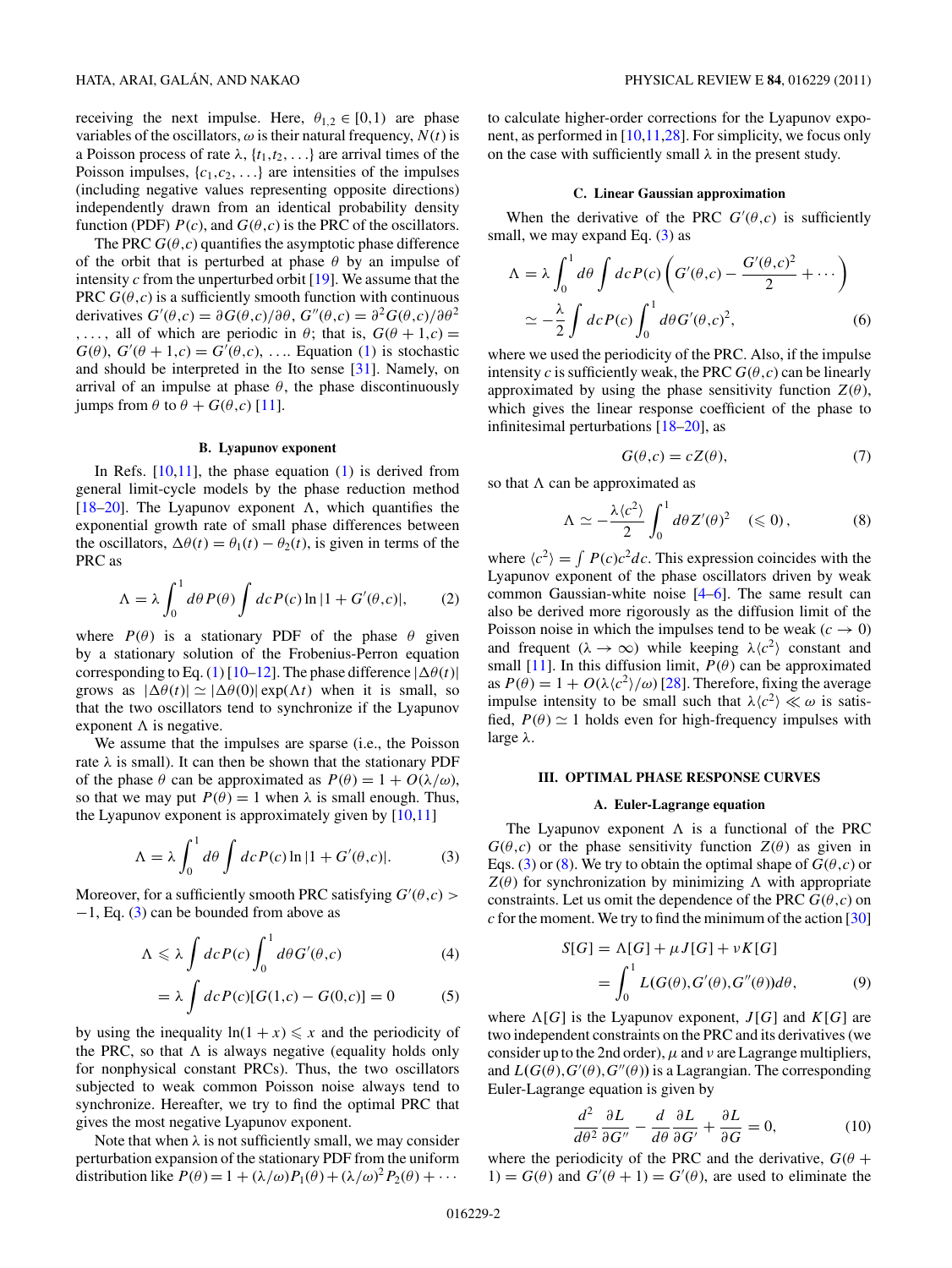<span id="page-2-0"></span>surface terms. When we consider optimization of Eq. [\(8\)](#page-1-0), the PRC  $G(\theta)$  in the above equations is replaced by the phase sensitivity function  $Z(\theta)$ .

### **B. Linear Gaussian approximation**

We here briefly explain the optimal  $Z(\theta)$  under a linear approximation. See Abouzeid and Ermentrout [\[28\]](#page-9-0) for a detailed analysis with various constraints. From Eq. [\(8\)](#page-1-0), the Lyapunov exponent of the oscillator in this case is given by

$$
\Lambda_0[Z] = -\frac{D}{2} \int_0^1 d\theta Z'(\theta)^2,\tag{11}
$$

where  $D = \lambda \langle c^2 \rangle$  corresponds to the intensity or variance of the driving noise. We calculate the optimal shape of  $Z(\theta)$  by minimizing  $\Lambda_0[Z]$  under the following constraints:

$$
J_0[Z] = \int_0^1 Z(\theta)^2 d\theta - B_0 = 0,
$$
 (12)

$$
K_0[Z] = \int_0^1 Z''(\theta)^2 d\theta - C_0 = 0.
$$
 (13)

The first constraint Eq. (12) fixes the squared amplitude of  $Z(\theta)$  to be  $B_0$ , which excludes the possibility of a nonphysical divergent  $Z(\theta)$  yielding arbitrarily negative Lyapunov exponents. The second constraint Eq. (13) with parameter  $C_0$  restricts the overall smoothness of  $Z(\theta)$ . In most realistic finite-dimensional limit-cycle oscillators, the first Fourier mode dominates the phase sensitivity function  $Z(\theta)$ , reflecting the circular geometry of the limit cycle orbit in the phase space. We thus introduce the constraint Eq.  $(13)$  to avoid rapid oscillations and choose physically natural PRCs, similarly to Ref. [\[28\]](#page-9-0).

Introducing Lagrange multipliers  $\mu_0$  and  $\nu_0$ , the action to be minimized is given by

$$
S_0[Z] = \Lambda_0[Z] + \mu_0 J_0[Z] + \nu_0 K_0[Z]
$$
  
= 
$$
\int_0^1 \left\{ -\frac{D}{2} Z'(\theta)^2 + \mu_0 (Z(\theta)^2 - B_0) \right\}
$$
  
+ 
$$
\nu_0 (Z''(\theta)^2 - C_0) \Big\} d\theta
$$
  
= 
$$
\int_0^1 L_0(Z(\theta), Z'(\theta), Z''(\theta) d\theta).
$$
 (14)

The Euler-Lagrange equation determining the optimal  $Z(\theta)$  is given by

$$
2\nu_0 Z^{(4)}(\theta) + DZ''(\theta) + 2\mu_0 Z(\theta) = 0, \tag{15}
$$

where  $Z^{(4)}$  denotes the fourth derivative of Z. When  $\mu_0 > 0$ and  $v_0 > 0$ , we obtain a general solution that satisfies the periodic boundary condition  $Z(\theta) = Z(\theta + 1)$  as

$$
Z(\theta) = \alpha \sin\left(\sqrt{\frac{D \pm \sqrt{D^2 - 16\mu_0 v_0}}{4\nu_0}}\theta + \beta\right), \quad (16)
$$

where  $\alpha$  and  $\beta$  are constants. Due to the periodicity  $Z(\theta)$  =  $Z(\theta + 1)$ , the coefficient of  $\theta$  should be quantized as

$$
\sqrt{\frac{D \pm \sqrt{D^2 - 16\mu_0 v_0}}{4v_0}} = 2\pi n, \tag{17}
$$

where *n* is an integer number. The constant  $\alpha$  is determined from the first constraint Eq.  $(12)$  as

$$
\int_0^1 Z(\theta)^2 d\theta = \frac{\alpha^2}{2} = B_0,\tag{18}
$$

namely,  $\alpha = \sqrt{2B_0}$ . The constant  $\beta$  is determined from the boundary conditions for  $Z(\theta)$ . Without losing generality, we can assume that  $Z(0) = 0$  and  $Z'(0) > 0$ , which yields  $\beta = 0$ . The second constraint Eq.  $(15)$  gives

$$
\int_0^1 Z''(\theta)^2 d\theta = B_0 \left( \frac{D \pm \sqrt{D^2 - 16\mu_0 \nu_0}}{4\nu_0} \right)^2 = C_0. \quad (19)
$$

Equations (17) and (19) give the relation between Lagrange multipliers  $(\mu_0, \nu_0)$  and the parameters  $(B_0, C_0)$ . In the following, we will control the Lagrange multipliers to find optimal solutions with given squared amplitude and overall smoothness.

The optimal phase sensitivity function is thus given by

$$
Z(\theta) = \sqrt{2B_0} \sin(2\pi n\theta),\tag{20}
$$

which is always sinusoidal regardless of the constraint parameters. The corresponding Lyapunov exponent is obtained from Eq.  $(8)$  as

$$
\Lambda_0 = -\frac{DB_0}{2}n^2,\tag{21}
$$

which decreases with the wave number *n* without bounds. Namely, rapidly oscillating  $Z(\theta)$  can yield very small  $\Lambda_0$ if the constraint on the smoothness of  $Z(\theta)$  does not exist. The second constraint Eq.  $(13)$  restricts the range of the wave number *n*. In particular, when  $v_0$  is sufficiently large, only small *n* is allowed (see Appendix). To obtain realistic PRCs, we thus set the parameter  $v_0 > 0$  large enough and focus on  $Z(\theta)$  with  $n = 1$  as well as the corresponding  $G(\theta)$ ; namely, we look for the optimal PRC having only a single pair of positive and negative lobes (Type-II) that oscillates only once in  $\theta \in [0,1)$  and crosses the  $\theta$  axis exactly twice, which is typical of realistic limit-cycle oscillators.

### **C. Poisson impulses**

What is the optimal shape of the PRC when the oscillators are driven by common Poisson noise? As we saw, when the applied impulse is sufficiently weak and the amplitude of the PRC is small enough, linear Gaussian approximation holds and the optimal PRC is sinusoidal. But the linear approximation may not be valid when the impulse intensity is increased [\[10\]](#page-8-0). On the other hand, if no constraint is imposed on the PRC, an obvious optimal solution is a sawtooth, consisting of a straight line of slope −1 and a sharp jump to satisfy the periodic boundary conditions. The corresponding Lyapunov exponent diverges to −∞, because a single impulse can already synchronize the oscillators by instantaneously resetting their phases to the same value. However, if the impulse is not sufficiently strong to kick the oscillator, such a simple solution is impossible. How does the optimal PRC behave in between the two limiting situations?

In the following, we focus on two simple cases in which the oscillators are driven by (i) excitatory impulses with a constant intensity (all impulses take the same intensity *c*), and (ii) both excitatory and inhibitory impulses (the impulses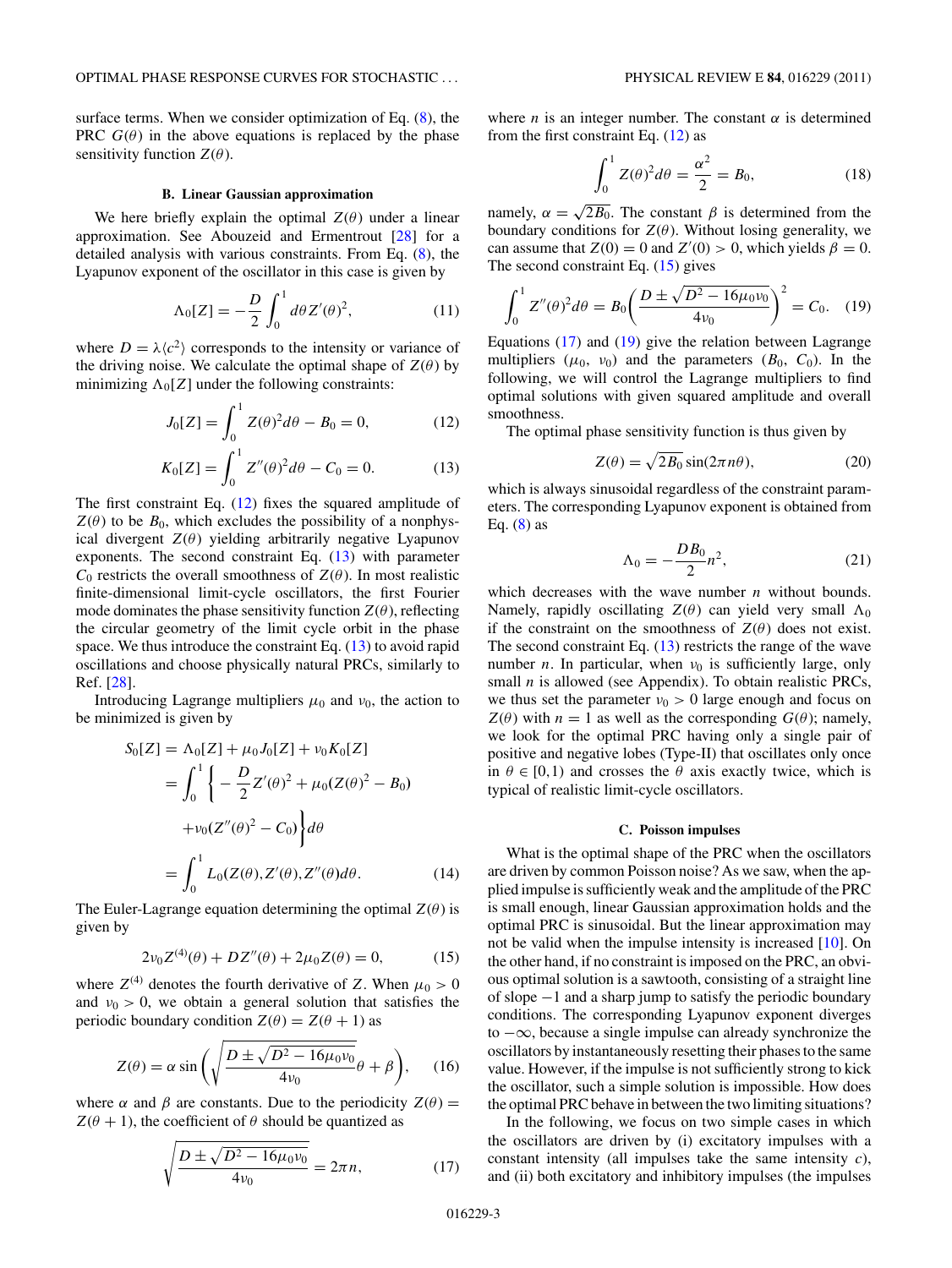<span id="page-3-0"></span>take either  $c = a$  or  $c = -a$  with equal probability). We examine how the optimal PRC deviates from the sinusoid and eventually approaches the trivial sawtooth shape as the constraint on the squared amplitude of the PRC is increased.

# *1. Excitatory impulses*

We assume that the impulse intensity *c* always takes the same value and simply denote the PRC corresponding to this value as  $G(\theta)$ . The Lyapunov exponent is given by

$$
\Lambda_1[G] = \lambda \int_0^1 \ln|1 + G'(\theta)| d\theta. \tag{22}
$$

We minimize  $\Lambda_1[G]$  under the constraints on squared amplitude and overall smoothness of *G*,

$$
J[G] = \int_0^1 G(\theta)^2 d\theta - B = 0,
$$
 (23)

$$
K[G] = \int_0^1 G''(\theta)^2 d\theta - C = 0,
$$
 (24)

and examine the dependence of the optimal PRC on the parameter *B* that determines the squared amplitude while fixing *C* small enough (actually taking the value of *ν* appropriately large) such that the PRC keeps a given level of smoothness.

Introducing Lagrange multipliers  $\mu$  and  $\nu$ , the action to be minimized is given as

$$
S_1[G] = \Lambda_1[G] + \mu J[G] + \nu K[G]
$$
  
=  $\int_0^1 {\lambda \ln |1 + G'(\theta)| + \mu (G(\theta)^2 - B)} + \nu (G''(\theta)^2 - C) d\theta$   
=  $\int_0^1 L_1(G, G', G'') d\theta$ . (25)

The optimal PRC  $G(\theta)$  is determined by the Euler-Lagrange equation

$$
\frac{d^2}{d\theta^2} \frac{\partial L_1}{\partial G''} - \frac{d}{d\theta} \frac{\partial L_1}{\partial G'} + \frac{\partial L_1}{\partial G} = 0, \tag{26}
$$

which gives

$$
\nu G^{(4)} + \frac{\lambda}{2} \frac{G''}{(1 + G')^2} + \mu G = 0, \qquad (27)
$$

where  $G^{(4)}$  denotes the fourth derivative of  $G$ .

If the squared amplitude of the PRC *B* is sufficiently small, linear approximation for the PRC should hold; that is,  $G(\theta)$  =  $\epsilon Z(\theta)$  where  $\epsilon (\propto \sqrt{B})$  is a small constant. The constraints Eqs.  $(23)$  and  $(24)$  become equivalent to Eqs.  $(12)$  and  $(13)$ under the linear approximation by rescaling the multipliers as  $\mu = \mu_0 / \epsilon^2$  and  $\nu = \nu_0 / \epsilon^2$ . Substituting these into Eq. (27), we obtain

$$
\nu_0 Z^{(4)} + \frac{\lambda \epsilon^2}{2} \frac{Z''}{\left(1 + \epsilon Z'\right)^2} + \mu_0 Z = 0,\tag{28}
$$

and taking the  $\epsilon \to 0$  limit with  $D = \lambda \epsilon^2$  fixed, we obtain the Euler-Lagrange equation [\(15\)](#page-2-0) for weak Gaussian noise and thus yields sinusoidal  $Z(\theta)$  and  $G(\theta)$  as the optimal solution. On the other hand, if we ignore the constraint Eq.  $(23)$ ,



FIG. 1. (Color online) (a) Numerical solutions of the Euler-Lagrange equation (27) obtained by the shooting method. The dashed line plots the limiting sawtooth solution. The solid curves are nontrivial solutions for various values of the squared amplitude ranging from  $B = 2.98 \times 10^{-4}$  to  $7.07 \times 10^{-2}$ . (b) Dependence of the Lyapunov exponent  $\Lambda_1$  on *B*. (c) Dependence of the characteristic synchronization time  $\tau_1 = -1/\Lambda_1$  on *B*.

 $G(\theta) = -\theta$  + const. is a trivial solution to Eq. (27), which gives a sawtooth. Thus, when the squared amplitude of  $G(\theta)$ is controlled, mutation of the optimal PRC between the two limiting shapes is expected.

To confirm this, we numerically calculate a family of solutions to Eq. (27) using the shooting method [\[29\]](#page-9-0). Namely, we numerically integrate Eq. (27) by the Runge-Kutta method with adaptive time grids from  $\theta = 0$  to  $\theta = 1$  and find appropriate initial conditions  $G(0)$ ,  $G'(0)$ ,  $G''(0)$ , and  $G'''(0)$ satisfying the periodic boundary conditions at  $\theta = 0$  and  $\theta = 1$ . We vary the Lagrange multiplier  $\mu > 0$ , obtain the corresponding optimal PRC, and check if its squared amplitude was equal to the constraint *B*. Solutions to Eq.  $(27)$  exist also for  $\mu < 0$ , but they maximize the Lyapunov exponent rather than minimize it and thus are optimal not for synchronization but for desynchronization (see Appendix). It can be shown that large values of *ν* lead to small wave number (long wavelength) solutions (see Appendix). We fix the multiplier *ν* at  $v = 10^{-5}$ , which is large enough, to choose nontrivial solutions that cross the  $\theta$  axis exactly twice in [0,1) corresponding to the  $n = 1$  case in Eq. [\(20\)](#page-2-0). No periodic solutions are found when  $\nu < 0$ . Properties of the optimal solution can be well understood by approximate phase-plane analysis as explained in the Appendix.

Figure  $1(a)$  shows the results, where the optimal solutions are wrapped within the range [−0*.*5*,*0*.*5) by taking modulo 1. All solutions lay within the plotted region, and no other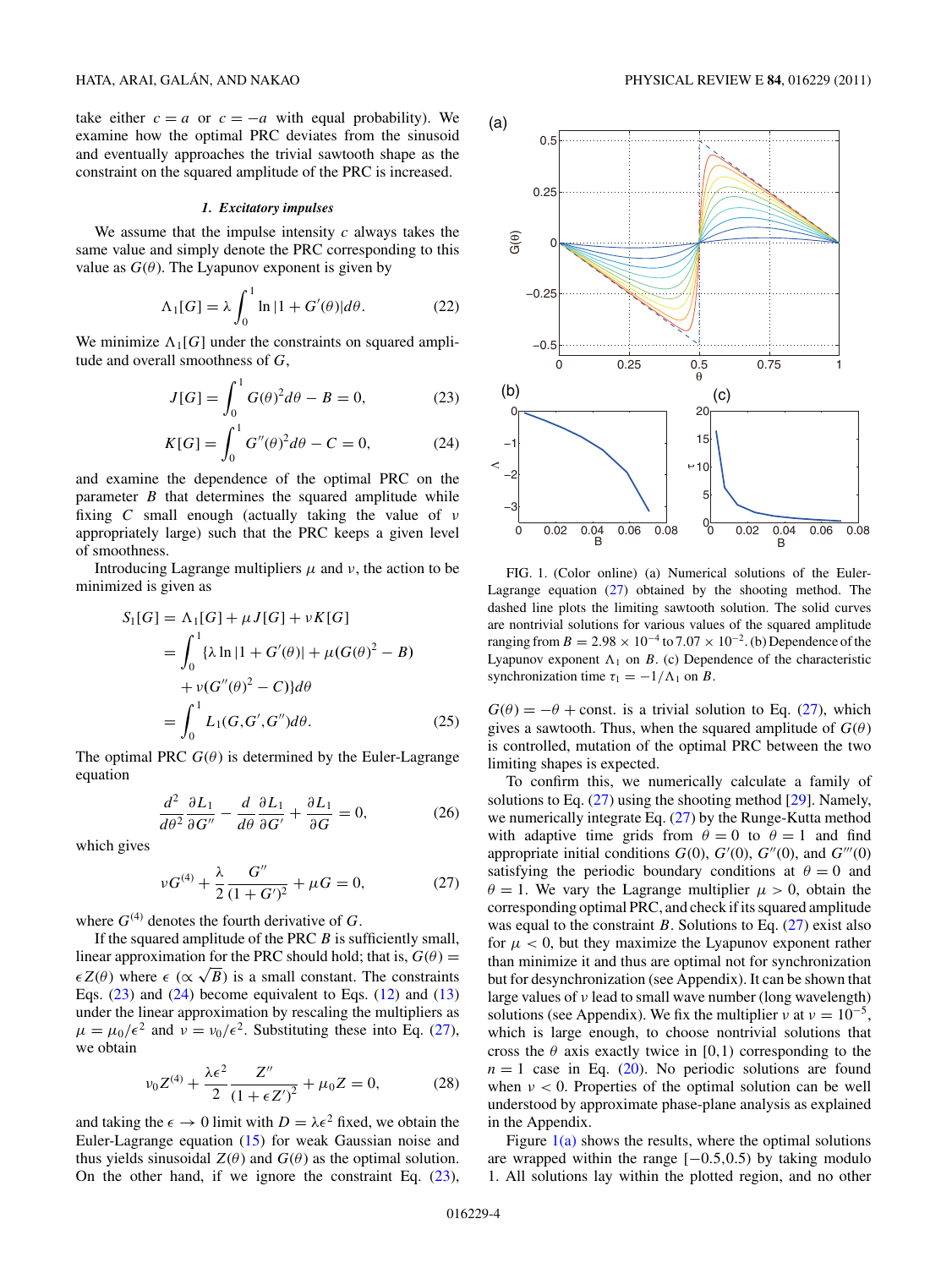<span id="page-4-0"></span>

FIG. 2. (Color online) Numerical realizations of the stochastic synchronization processes with the optimal and suboptimal (sinusoidal) PRCs for the case of excitatory impulses. The squared amplitude of both PRCs is set at the same value  $B = 0.045$ . (a) Optimal PRC (Lyapunov exponent  $\Lambda_1 = -1.221$ ). (b) Sinusoidal suboptimal PRC (Lyapunov exponent  $\Lambda_1 = -0.025$ ). (c), (d) Numerical realizations of the stochastic synchronization processes with the PRCs shown in (a), (b), respectively. Ticks indicate the time each oscillator passed through  $\theta = 0$ .

solutions outside of this region are found. The solutions are symmetric with respect to  $\theta = 0.5$  reflecting the symmetry of the Euler-Lagrange equation  $(27)$  (see Appendix). As expected, we see that the optimal PRC is almost sinusoidal when the parameter  $B$  is small. As  $B$  is increased, the optimal PRC gradually deviates from the sinusoid and approaches a symmetric sawtooth limit (which gives  $B = 1/12$ ). Correspondingly, the Lyapunov exponent  $\Lambda_1$  plotted in Fig. [1\(b\)](#page-3-0) becomes more negative and tends to diverge, and its inverse  $\tau_1$  =  $-1/\Lambda_1$ , which gives characteristic time for the stochastic synchronization, gradually decreases to zero, as shown in Fig. [1\(c\).](#page-3-0)

The optimality of the obtained PRC can be clearly demonstrated by numerical simulations. Figure 2 shows realizations of the stochastic synchronization processes with the optimal and suboptimal (sinusoidal) PRCs. We see that the stochastic synchronization occurs much faster when the optimal PRC is used.

### *2. Excitatory and inhibitory impulses*

We next consider the case that the intensity of the impulses takes two values  $\pm a$  with equal probability, namely,  $P(c)$  =  $[\delta(c-a) + \delta(c+a)]/2$ . The Lyapunov exponent is

$$
\Lambda = \lambda \int_0^1 \frac{1}{2} {\{\delta(c - a) + \delta(c + a)\} \ln|1 + G'(\theta, c)| d\theta dc}
$$
  
= 
$$
\frac{\lambda}{2} \int_0^1 \ln|(1 + G'(\theta, a))(1 + G'(\theta, -a))| d\theta.
$$
 (29)

For simplicity, we seek symmetric PRCs that satisfy  $G(\theta,$  $a$ ) =  $-G(\theta, a)$ . This condition should be always satisfied if *a* is sufficiently small, because the PRC can be linearly approximated as  $G(\theta, c) = cZ(\theta)$ . The existence of the diffusion limit is also ensured with this condition  $[11]$ . Note that, for stronger impulses, the PRC generally becomes asymmetric and does not satisfy the above condition. We here focus only on the symmetric case for simplicity.

The Lyapunov exponent is then given by

$$
\Lambda_2[G] = \frac{\lambda}{2} \int_0^1 \ln|1 - G'(\theta)^2| d\theta, \tag{30}
$$

with the abbreviation  $G(\theta) = G(\theta, a)$ . We minimize  $\Lambda_2[G]$ under the constraints  $(23)$  and  $(24)$ . Introducing Lagrange multipliers  $\mu$  and  $\nu$ , we obtain the action

$$
S_2[G] = \Lambda_2[G] + \mu J[G] + \nu K[G]
$$
  
=  $\int_0^1 \left\{ \frac{\lambda}{2} \ln |1 - G'(\theta)^2| + \mu (G(\theta)^2 - B) \right\}$   
+  $\nu (G''(\theta)^2 - C) \right\} d\theta$   
=  $\int_0^1 L_2(G, G', G'') d\theta,$  (31)

and the associated Euler-Lagrange equation

$$
\nu G^{(4)}(\theta) + \frac{\lambda}{2} \frac{G''(1 + G'^2)}{(1 - G'^2)^2} + \mu G = 0.
$$
 (32)

If the squared amplitude *B* of the PRC is sufficiently small, we can rewrite Eq. (32) using the linear approximation of the PRC with rescaled multipliers,  $G(\theta) = G(\theta, a) = aZ(\theta)$ ,  $\mu = \mu_0/a^2$ , and  $\nu = \nu_0/a^2$ , as

$$
\nu Z^{(4)}(\theta) + \frac{\lambda a^2}{2} \frac{Z''(1 + a^2 Z'^2)}{(1 - a^2 Z'^2)^2} + \mu Z = 0.
$$
 (33)

Taking the diffusion limit (i.e.,  $a \rightarrow 0$  and  $\lambda \rightarrow \infty$  with  $D = \lambda a^2$  fixed), the Euler-Lagrange equation [\(15\)](#page-2-0) under the linear Gaussian approximation is derived. Therefore, we obtain a sinusoidal  $Z(\theta)$  and hence  $G(\theta)$  as the optimal solution for small *B*. On the other hand, if we ignore the constraint, Eq. (32) has the obvious solution  $G(\theta) = -\theta$  as before. In the present case, additionally,  $G(\theta) = \theta$  is also an optimal solution  $bccause G(\theta, -a) = -G(\theta, a).$ 

Using the numerical shooting method, we obtain a family of optimal solutions to Eq.  $(32)$  as plotted in Fig.  $3(a)$ . As in the previous case, the multiplier  $\nu$  is fixed at 10<sup>-5</sup>, which is large enough to yield smooth PRCs. Unlike the previous case, no solution with period 1 exists when  $\mu < 0$ . As the parameter *B* increases, the optimal PRC gradually deviates from the sinusoid. In this case, the PRC approaches a double sawtooth, in contrast to the single sawtooth that we obtained previously, reflecting the symmetry assumption. The Lyapunov exponent  $\Lambda_2$  becomes more negative and tends to diverge, and the characteristic synchronization time  $\tau_2$  decreases to zero as shown in Figs.  $3(b)$  and  $3(c)$ . The optimality can be demonstrated by numerical simulation as shown in Fig. [4.](#page-5-0)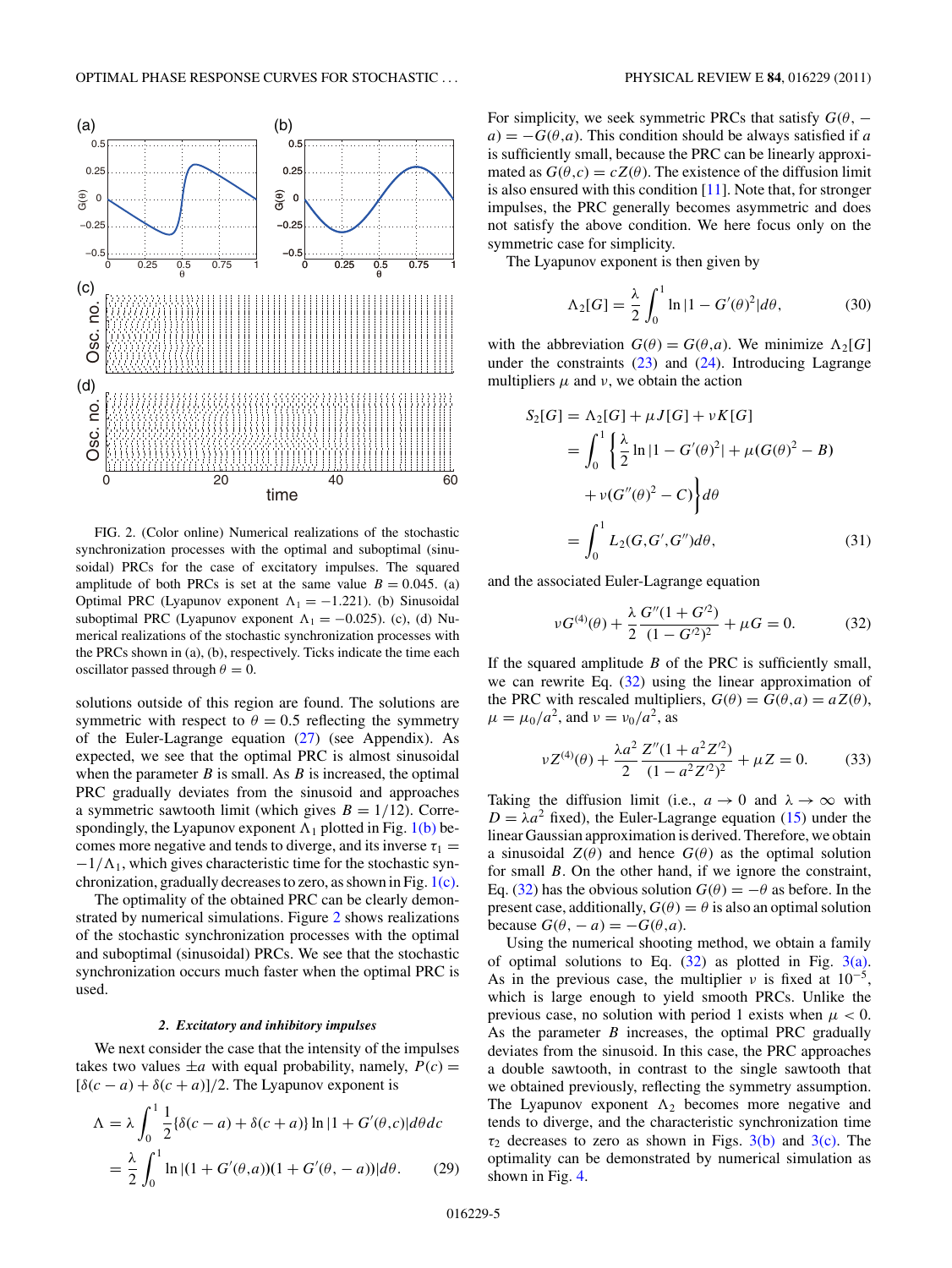<span id="page-5-0"></span>

FIG. 3. (Color online) Numerical solutions of the Euler-Lagrange equation [\(32\)](#page-4-0) obtained by the shooting method. (a) The dashed line plots the trivial solution. The solid curves are nontrivial solutions for various values of the squared amplitude ranging from  $B = 1.04 \times$ 10<sup>-3</sup> to 1.70 × 10<sup>-2</sup>. (b) Dependence of the Lyapunov exponent Λ<sub>2</sub> on *B*. (c) Dependence of the the characteristic synchronization time  $\tau_2 = -1/\Lambda_2$  on *B*.

# **IV. DISCUSSION**

We considered the optimization problem of the PRC for synchronization of limit-cycle oscillators by common Poisson noise and observed a crossover of the optimal PRC from a sinusoid to a sawtooth by increasing its squared amplitude. Now we take some time to stress the importance of considering nonlinear PRCs. The phase sensitivity function  $Z(\theta)$ quantifies the linear response property of the oscillator phase to infinitesimal perturbations, which is determined by the local phase-space structure of the oscillator near the limit-cycle orbit [\[18–20\]](#page-9-0). In contrast, the PRC can reflect nonlinear dynamics of the oscillator away from the limit-cycle orbit by finite distances, providing more detailed information. Also, in many experiments, applied perturbations to the oscillator are not always sufficiently small and nonlinear effects can become important. In the present study, we considered only two simple types of driving impulses [i.e., (i) excitatory and (ii) excitatory and inhibitory impulses], and also assumed symmetry of the PRCs in the latter case. More general types of driving impulses and asymmetric PRCs can be considered within the same framework, although they are beyond the scope of the present study. For example, it would be interesting to seek for the optimal family of PRCs for a given distribution of the impulse intensity *c* by making additional assumptions on the *c* dependence of the PRC  $G(\theta, c)$ .

Are there examples of the optimal PRC in nature? In neurophysiology, the PRCs of periodically spiking cells have



FIG. 4. (Color online) Stochastic synchronization processes with the optimal and suboptimal PRCs for the case of both excitatory and inhibitory impulses. The squared amplitude of both PRCs is set as the same value  $B = 0.017$ . (a) Optimal PRC (Lyapunov exponent  $\Lambda_1 =$ −0*.*690). (b) Sinusoidal PRC (Lyapunov exponent  $\Lambda$ <sub>1</sub> = −0*.544*). (c), (d) Numerical realizations of the stochastic synchronization processes with the PRCs shown in (a), (b), respectively. Ticks indicate the time each oscillator passed through  $\theta = 0$ .

been recorded in many experiments [\[24–27\]](#page-9-0). For example, Tateno and Robinson [\[25\]](#page-9-0) calculated the PRCs of periodically spiking interneurons from monkey somatosensory cortex and examined their dependence on the intensity of applied perturbations. As the intensity increases, the PRC changes its shape from sinusoidal to sawtoothed (Figs. 4 and [5](#page-7-0) in Ref. [\[25\]](#page-9-0)). This dependence of the PRC on the applied signal intensity resembles the gradual transition that we obtained in Fig. [1.](#page-3-0) The authors also found that the sawtooth-like PRCs lead to faster synchronization of the neurons [\[26\]](#page-9-0). Nesse and Clark [\[27\]](#page-9-0) calculated the PRC of photoreceptor cells from marine invertebrate *Hermissenda* and revealed noticeable linear dependence of the PRC on *θ* (Fig. [5](#page-7-0) in Ref. [\[27\]](#page-9-0)). The authors suggested that the reset effect of such a PRC may be helpful for network information processing.

Stochastic synchrony can be a mechanism for long-range synchronization of gamma oscillations in the cortex [\[7\]](#page-8-0). Because the thalamus is at the center of the brain and communicates with all cortical regions, it is a good candidate to provide common input to areas of the cortex that are far apart and not directly connected. This shared thalamic drive represents a straightforward mechanism to mediate synchrony between these areas, and the PRC of neurons in cortex receiving thalamic input could be optimized for this purpose. In Ref. [\[32\]](#page-9-0), Lefort *et al.* report that synaptic strength of neurons in some cortical areas have a long-tailed distribution, meaning certain synapses are much stronger than others (the amplitude of postsynaptic potentials spans over a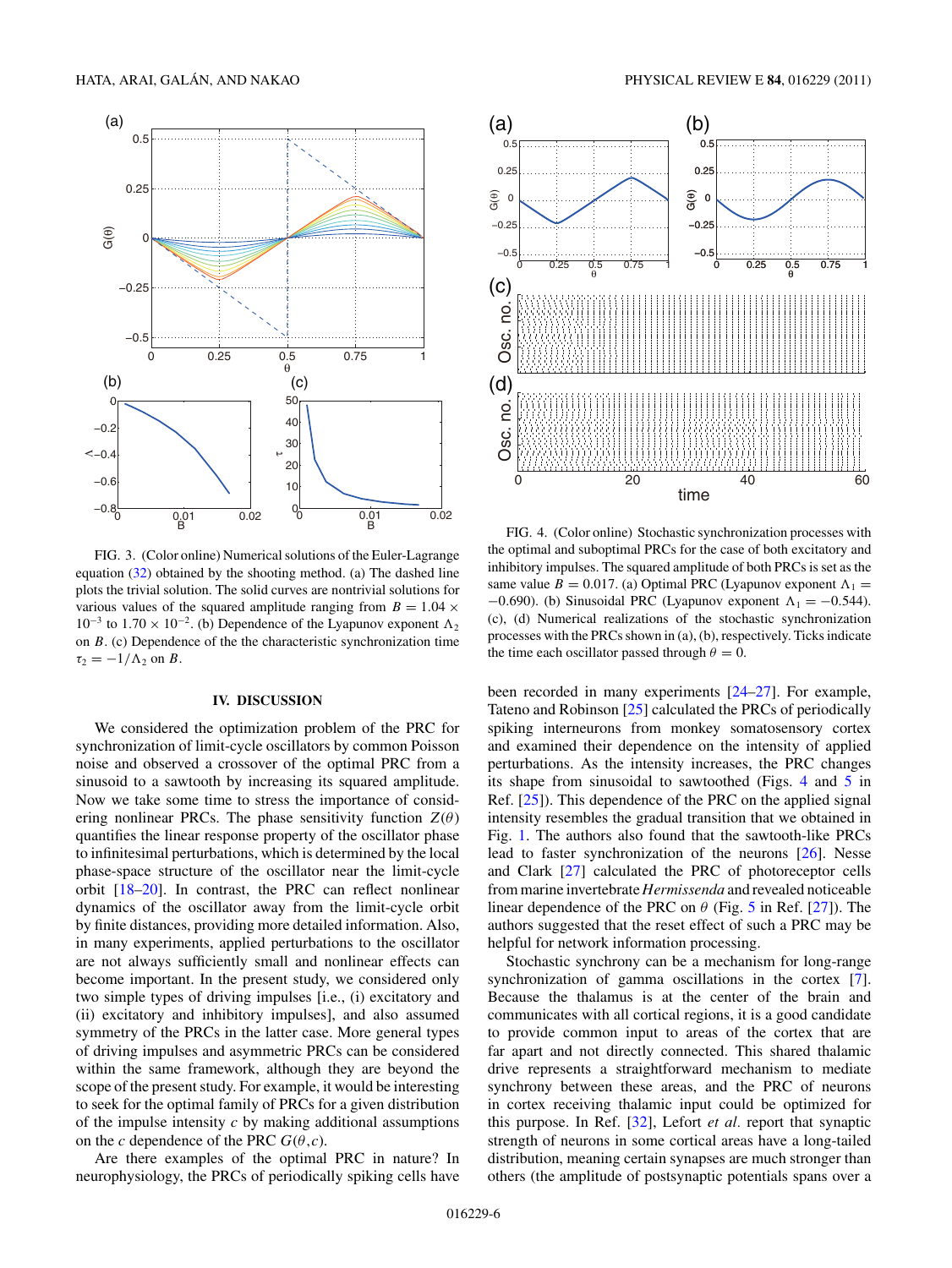few millivolts). Thus, it might actually be more appropriate to consider finite-intensity impulses than weak Gaussian noise as the driving signal to the neurons.

The optimization viewpoint may give interesting insights into the understanding of biological systems, because they evolved to perform certain biological functions efficiently. If the stochastic synchronization mechanism is used in some biological systems, their PRC may be optimized to best perform synchronization. The sawtoothed PRCs that we obtained are not only optimal for the synchronization by common Poisson noise, but they are singular in the sense that they lead to instantaneous phase resetting of the oscillators. Thus, it may not be surprising if such a singular shape were actually utilized in real biological systems. This parallel between evolutionary optimization and optimization for a desired function certainly makes the interpretation of such a singular shape highly suggestive and intriguing.

### **ACKNOWLEDGMENTS**

We thank H. P. C. Robinson for useful comments. S.H. is supported by the GCOE program "The Next Generation of Physics, Spun from Universality and Emergence" from MEXT, Japan. H.N. is grateful for financial support by MEXT, Japan (Grant No. 22684020). R.F.G is supported by The Mount Sinai Healthcare Foundation and The Alfred P. Sloan Foundation, USA.

# **APPENDIX**

In this Appendix, we give detailed discussion on the dependence on the Lagrange multiplier *ν*, symmetry, and phase-plane analysis, of the optimal solutions. We also show the optimal PRCs for stochastic desynchronization.

### **1. Dependence of the optimal PRCs on the multipliers**

We find that, if the multiplier  $v_0$  or  $v$  is sufficiently large, only small wave number (long wavelength) solutions are allowed for *Z* or *G*. This can be proven for the Euler-Lagrange equations  $(15)$ ,  $(27)$ , and  $(32)$ .

#### *a. Linear Gaussian approximation*

We consider a solution of the Euler-Lagrange equation [\(15\)](#page-2-0) with wave number *n* and denote the corresponding Lagrange multipliers  $(\mu_n, \nu_n)$ . Substitution into [\(15\)](#page-2-0) yields

$$
8\pi^4 v_n n^2 + D\pi^2 + \frac{\mu_n}{n^2} = 0;
$$
 (A1)

namely, the Lagrange multipliers scale with the wave number *n* as  $\mu_n \propto n^2$  and  $\nu_n \propto 1/n^2$ . Thus, larger  $\mu$  and smaller *ν* lead to PRCs with larger wave numbers. We set *ν* sufficiently large to obtain the  $n = 1$  solution in the main text.

### *b. Poisson impulses*

Rescaling the phase variable as  $\theta \rightarrow n\theta$ , the Euler-Lagrange equation [\(27\)](#page-3-0) is transformed to

$$
\nu \frac{1}{n^2} \frac{d^4}{d\theta^4} G(n\theta) + \frac{\lambda}{2} \frac{\frac{d^2}{d\theta^2} G(n\theta)}{\left(1 + \frac{1}{n} \frac{d}{d\theta} G(n\theta)\right)^2} + \mu n^2 G(n\theta) = 0.
$$
\n(A2)

Defining a rescaled PRC  $G_n(\theta) = G(n\theta)/n$ , the above equation can be cast into the same form as Eq.  $(27)$ :

$$
\nu_n G_n^{(4)}(\theta) + \frac{\lambda}{2} \frac{G^2(\theta)}{(1 + G'_n(\theta))^2} + \mu_n G_n(\theta) = 0, \quad (A3)
$$

where rescaled Lagrange multipliers  $\mu_n = n^2 \mu$  and  $\nu_n = \nu/n^2$ are introduced. Thus, if  $G(\theta)$  is a solution of Eq. [\(27\)](#page-3-0) with multipliers  $\mu$  and  $\nu$ , its rescaled function  $G_n(\theta)$  is also a solution of Eq. [\(27\)](#page-3-0) with rescaled multipliers  $\mu_n$  and  $\nu_n$  $(n = 1, 2, \ldots)$ . This implies that larger wave number solutions  $(n > 1)$  correspond to larger  $\mu$  and smaller *ν*. As shown in Fig. [1,](#page-3-0) the multiplier  $\mu$  controls the squared amplitude *B* and determines the shape of the periodic solutions. Thus, *ν* determines the wave number of the solution, which we take sufficiently large ( $\nu = 10^{-5}$ ) to obtain the PRC corresponding to  $n = 1$ . Similarly, rescaling Eq.  $(32)$ , we obtain

$$
\nu_n G_n^{(4)}(\theta) + \frac{\lambda}{2} \frac{G_n^{(2)}(\theta)(1 + G_n'(\theta)^2)}{(1 - G_n'(\theta)^2)^2} + \mu_n G_n(\theta) = 0
$$

to find  $\mu_n = n^2 \mu$  and  $\nu_n = \nu/n^2$ . Thus, if  $\nu$  is sufficiently large, the PRC takes the smallest wave number  $n = 1$ .

### **2. Symmetry of the optimal solution**

From Eqs. [\(27\)](#page-3-0) and [\(32\)](#page-4-0) with periodic boundary conditions  $G(0) = G(1) = 0$ ,  $G'(0) = G'(1)$ , and  $G''(0) = G''(1)$ , we obtained symmetric solutions with respect to  $\theta = 0.5$  as shown in Figs.  $1(a)$  and  $3(a)$ . These PRCs inherit the symmetry from the Euler-Lagrange equations (or the actions to be minimized). To see this, let us define a function  $F(\theta)$  as

$$
F(\theta) = -G(1 - \theta). \tag{A4}
$$

The derivatives are  $F'(\theta) = G'(1 - \theta)$ ,  $F''(\theta) = -G''(1 - \theta)$ , and  $F^{(4)}(\theta) = -G^{(4)}(1 - \theta)$ . Substituting into Eq. [\(27\)](#page-3-0), we find that  $F(\theta)$  obeys the same Euler-Lagrange equation as  $G(\theta)$ :

$$
\nu F^{(4)}(\theta) + \frac{\lambda}{2} \frac{F''}{(1 + F')^2} + \mu F = 0,
$$
 (A5)

with the same boundary conditions  $G(0) = F(0), G'(0) =$  $F'(0)$ , and  $G''(0) = F''(0)$  [note that all the solutions satisfy  $G''(0) = 0$ . We thus obtain  $G(\theta) \equiv F(\theta) = -G(1 - \theta)$ , indicating that  $G(\theta)$  is symmetric with respect to  $\theta = 0.5$ .

Similarly, when the optimal PRC  $G(\theta)$  obeys the Euler-Lagrange equation [\(32\)](#page-4-0), we can show that  $F(\theta)$  satisfies the same equation

$$
\nu F^{(4)}(\theta) + \frac{\lambda}{2} \frac{F''(1 + F'^2)}{(1 - F'^2)^2} + \mu F = 0
$$
 (A6)

with the same boundary conditions. Thus,  $G(\theta) \equiv F(\theta) =$  $-G(1 - \theta)$  holds and  $G(\theta)$  is also symmetric with respect to  $\theta = 0.5$ .

# **3. Phase-plane analysis**

As we explained, we fix the multiplier *ν* large (but still much smaller than unity,  $v = 10^{-5} \ll 1$ ) to obtain physically realistic PRCs. Here, to gain insights into how the shapes of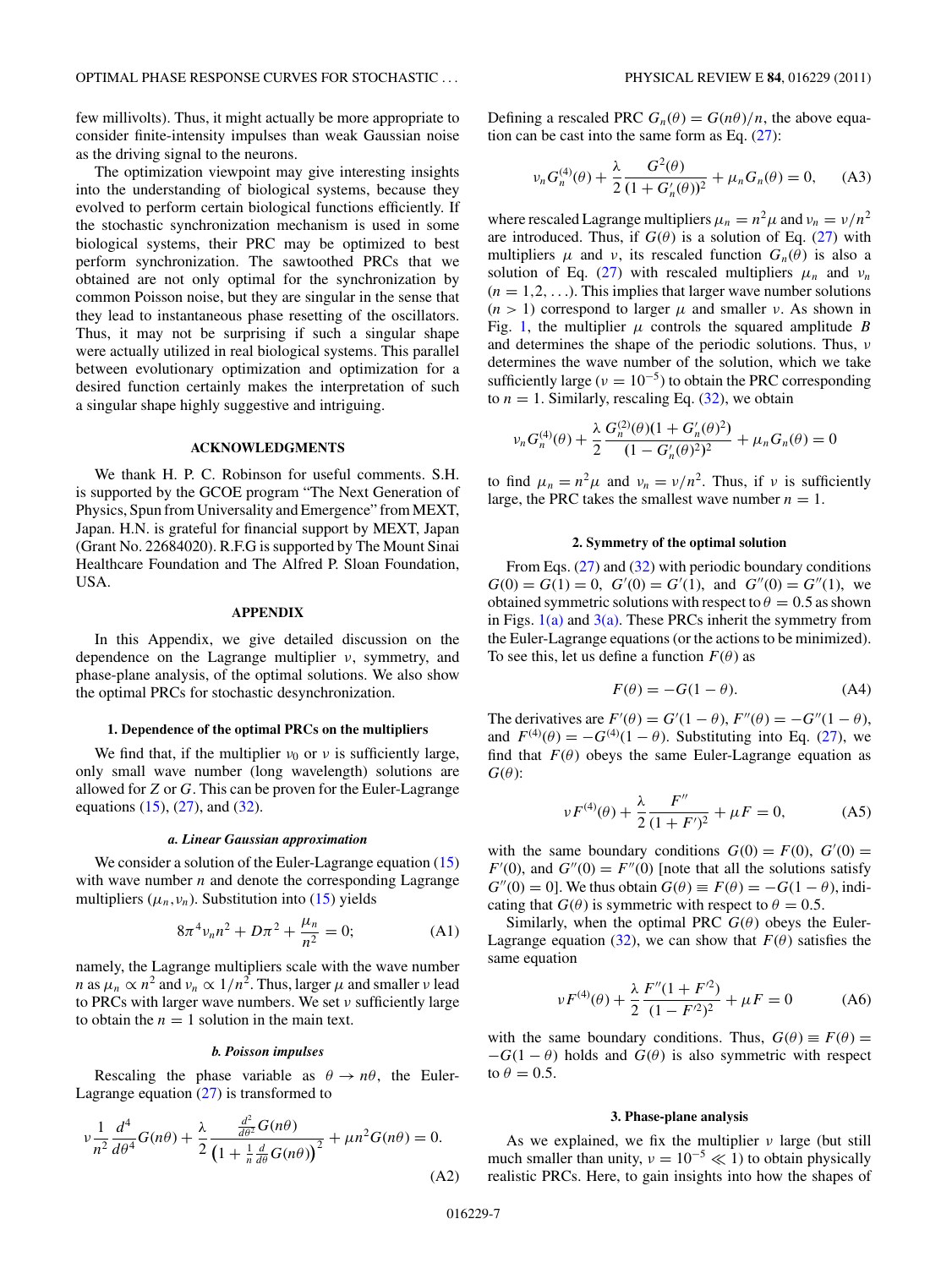<span id="page-7-0"></span>the optimal PRCs are determined, we set  $v = 0$  and ignore the fourth-order derivatives in the Euler-Lagrange equations, which does not quantitatively affect the solutions. With this approximation, the dependence of the optimal solution on the constraint *B* or on the Lagrange multiplier  $\mu$  can be clarified by a simple phase-plane analysis.

# *a. Excitatory impulses*

We set  $v = 0$  to approximate Eq. [\(27\)](#page-3-0) as

$$
G''(\theta) = -\frac{2\mu}{\lambda}G(\theta)(1 + G'(\theta))^2
$$
 (A7)

and rewrite this equation as

$$
G'(\theta) = H(\theta),
$$
  
\n
$$
H'(\theta) = -\frac{2\mu}{\lambda} G(\theta) (1 + H(\theta))^2.
$$
\n(A8)

We examine the orbit of this two-dimensional dynamical system as a function of  $\theta \in [0,1)$  on the *G*-*H* plane with a periodic boundary condition  $G(0.5) = G(-0.5)$  and  $H(0.5) =$  $H(-0.5)$ .

Let us assume  $\mu > 0$  first. Figure  $5(a)$  shows an example of the vector field at  $\mu = 10$ . The horizontal line  $H = -1$  is a separatrix corresponding to the sawtooth solution  $G'(\theta)$  = −1. All orbits starting from *H >* −1 are closed, implying the existence of a conserved quantity. Applying Noether's



FIG. 5. (Color online) Vector fields and corresponding PRCs for the case of excitatory impulses. Contour color represents the magnitude of each vector, where darker color corresponds to higher magnitude. (a) Vector field at  $\mu = 10$ . Solid loop is an orbit with period is 1. Broken curve is an orbit starting from  $H < -1$ . (b) Optimal PRCs for  $\mu = 10$ . (c) Vector field at  $\mu = 15$ . Solid loop plots an orbit whose period is 1, and (d) the corresponding PRC.

theorem  $[30]$  to the Lagrangian in Eq.  $(A7)$ , we find that the quantity

$$
C_1 = \lambda \left\{ \frac{G'(\theta)}{1 + G'(\theta)} - \ln|1 + G'(\theta)| \right\} - \mu G(\theta)^2 \quad (A9)
$$

is actually conserved along the flow generated by Eq. (A8), reflecting the translational symmetry of the Lagrangian with respect to phase; namely, that the Lagrangian does not depend explicitly on *θ*.

A solution possessing period 1 is chosen from this family of closed orbits by the shooting method. The solid loop in Fig.  $5(a)$  shows such a periodic solution, and the solid curve in Fig. 5(b) is the corresponding optimal PRC. No orbit starting from  $H < -1$  can form a closed loop, because the vector field points to the upper right and lower right in the third and fourth quadrant, respectively. Thus, in this region, the orbits have to jump from  $G(\theta) = -0.5$  to 0.5 as shown by a broken curve in Fig.  $5(a)$ . However, the periods of such orbits are always less than 1 and therefore solutions with  $G'(\theta) < -1$  do not exist.

It can be seen from Eq.  $(A8)$  that the Lagrange multiplier  $\mu$  determines the time scale of the dynamics in the vertical *H* direction. As  $\mu$  increases, the vertical dynamics becomes faster, so that the orbit is more strongly attracted to the separatrix  $H = -1$  and tends to move along it, as shown in Fig.  $5(c)$ . Correspondingly, the optimal PRC approaches the sawtooth as shown in Fig.  $5(d)$ . Note that the separatrix  $G' = H = -1$  persists even if  $v > 0$ . This can be confirmed by taking the limit  $G' \rightarrow -1$  in Eq. [\(27\)](#page-3-0), which gives  $G'' \rightarrow 0$ . Thus, the sawtooth limit also persists in the original system.



FIG. 6. (Color online) Vector fields and corresponding PRCs for the case of both excitatory and inhibitory impulses. (a) Vector field at  $\mu = 20$ . Solid loop plots an orbit whose period is 1. (b) Vector field at  $\mu = 100$ . Solid loop plots an orbit whose period is 1. (c) Vector field at  $\mu = -2.5$ . (d) Optimal PRCs for two values of  $\mu$ . Solid curve is the result for  $\mu = 20$ . Broken curve is for  $\mu = 100.$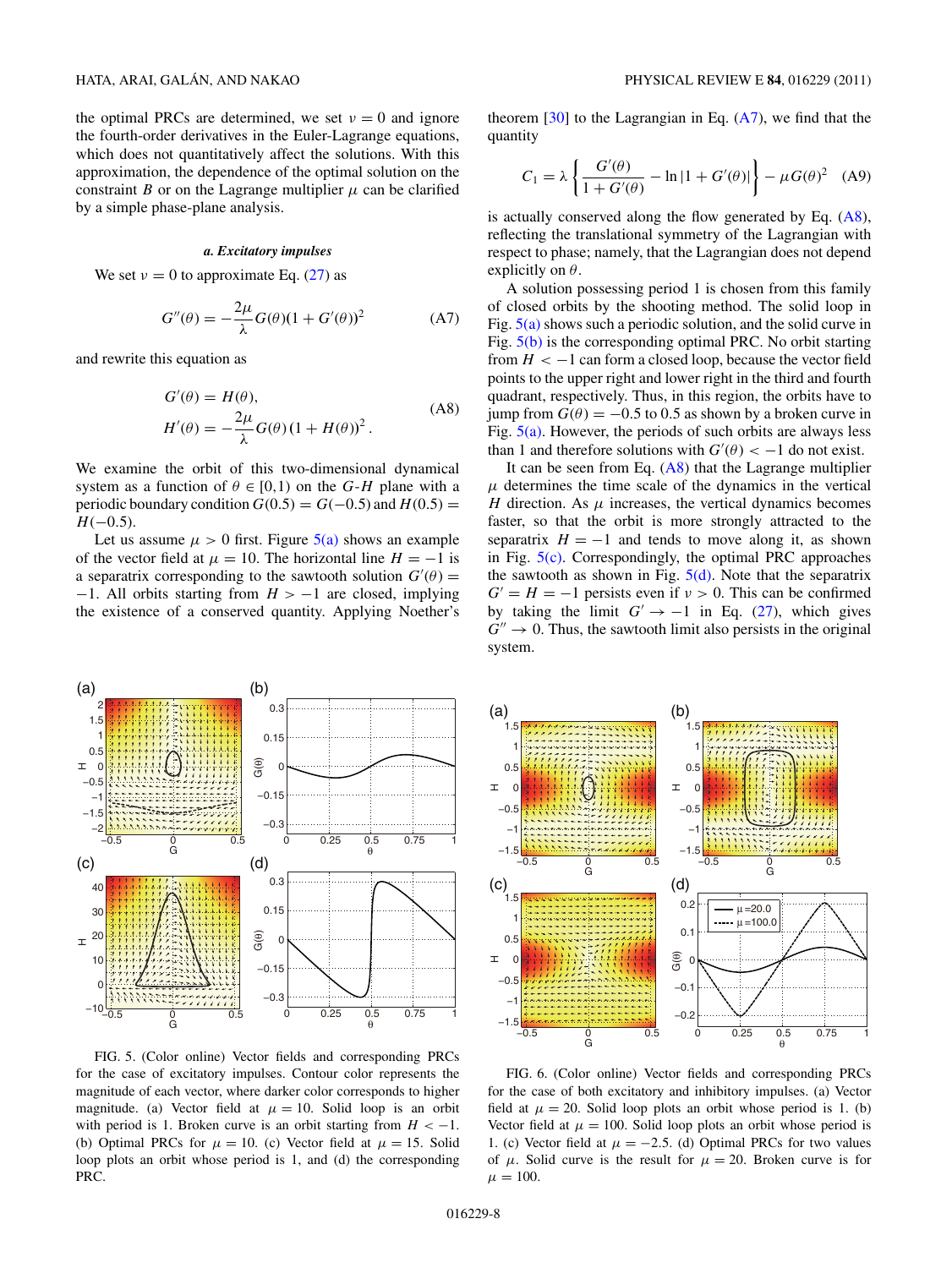<span id="page-8-0"></span>

FIG. 7. (Color online) (a) Optimal PRCs for stochastic desynchronization by excitatory impulses. (b) Vector field at  $\mu = -2.5$ . Solid curve plots an orbit with period 1, and (c) the corresponding PRC.

When  $\mu < 0$ , we obtained the optimal PRCs for desynchronization as summarized in Sec. A 4.

### *b. Excitatory and inhibitory impulses*

The same analysis can be applied to the case with both excitatory and inhibitory impulses. As shown in Fig. [6,](#page-7-0) when  $\mu > 0$ , horizontal lines  $H = \pm 1$  are the separatrices. Orbits starting from  $|H|$  < 1 always form closed loops, while those starting from  $|H| > 1$  cannot form a period-1 solution. The conserved quantity in this case is given by

$$
C_2 = -\lambda \left\{ \frac{G'(\theta)^2}{1 - G'(\theta)^2} + \frac{1}{2} \ln|1 - G'(\theta)^2| \right\} - \mu G(\theta)^2.
$$
\n(A10)

Increasing the multiplier  $\mu$ , the optimal solution gradually expands and changes its shape from a circle to a rectangle. The corresponding PRC deviates from a sinusoid and approaches a double sawtooth. As before, the separatrices persist even if  $\nu > 0$ . No orbit with period 1 was found when  $\mu < 0$ .

#### **4. Optimal PRCs for stochastic desynchronization**

The Euler-Lagrange equation gives the solutions that yield the extremum of the action; namely, minimum and maximum, of the Lyapunov exponent  $\Lambda$  under the given constraints. In the case of excitatory impulses, we can vary the Lagrange multiplier  $\mu$  controlling the squared amplitude of the PRC in the negative range,  $\mu$  < 0, while keeping the other Lagrange multiplier *ν* the same as in the main text,  $v = 10^{-5}$ , to obtain the PRC that maximizes the Lyapunov exponent. The corresponding Lyapunov exponent is positive, indicating that the PRC is optimal for stochastic desynchronization  $[11]$ . As shown in Fig. 7(a), this optimal PRC has a sharp cusp at  $\theta = 0$ when  $\mu$  is sufficiently negative, and gradually approaches a sawtooth as  $\mu$  increases.

Examples of the optimal PRC and the corresponding phaseplane orbit are plotted in Figs.  $7(b)$  and  $7(c)$ . It is interesting to note that the PRC plotted in Fig.  $5(b)$  or  $5(d)$  is "type 1" while the PRC in Fig.  $7(a)$  is "type 0" in Winfree's classification [\[19,](#page-9-0) [33\]](#page-9-0); the type 1 PRC is continuous and is observed for moderate perturbation intensity, whereas the type 0 PRC is discontinuous and is observed when an oscillator is strongly perturbed [\[34\]](#page-9-0). Thus, under the present criteria, the optimal PRC for stochastic synchronization is type 1 and that for desynchronization is type 0.

- [1] Z. F. Mainen and T. J. Sejnowski, Science **268**[, 1503 \(1995\).](http://dx.doi.org/10.1126/science.7770778)
- [2] A. Uchida, R. McAllister, and R. Roy, [Phys. Rev. Lett.](http://dx.doi.org/10.1103/PhysRevLett.93.244102) **93**, [244102 \(2004\).](http://dx.doi.org/10.1103/PhysRevLett.93.244102)
- [3] E. Ranta, V. Kaitala, and E. Helle, Oikos **78**[, 136 \(1997\).](http://dx.doi.org/10.2307/3545809)
- [4] J. Teramae and D. Tanaka, Phys. Rev. Lett. **93**[, 204103 \(2004\).](http://dx.doi.org/10.1103/PhysRevLett.93.204103)
- [5] D. S. Goldobin and A. S. Pikovsky, Physica A **351**[, 126 \(2005\).](http://dx.doi.org/10.1016/j.physa.2004.12.014)
- [6] D. S. Goldobin and A. S. Pikovsky, [Phys. Rev. E](http://dx.doi.org/10.1103/PhysRevE.71.045201) **71**, 045201 [\(2005\).](http://dx.doi.org/10.1103/PhysRevE.71.045201)
- [7] R. F. Galán, N. Fourcaud-Trocmé, G. B. Ermentrout, and N. N. Urban, J. Neurosci. **26**[, 3646 \(2006\);](http://dx.doi.org/10.1523/JNEUROSCI.4605-05.2006) R. F. Galán, G. B. Ermentrout, and N. N. Urban, [Sensors and Actuators B](http://dx.doi.org/10.1016/j.snb.2005.11.075) (Chemical) **116**[, 168 \(2006\);](http://dx.doi.org/10.1016/j.snb.2005.11.075) [J. Neurophysiol.](http://dx.doi.org/10.1152/jn.00563.2007) **99**, 277 (2008); G. B. Ermentrout, R. F. Galán, and N. N. Urban, [Trends](http://dx.doi.org/10.1016/j.tins.2008.06.002) Neurosci. **31**[, 428 \(2008\).](http://dx.doi.org/10.1016/j.tins.2008.06.002)
- [8] K. Nagai, H. Nakao, and Y. Tsubo, [Phys. Rev. E](http://dx.doi.org/10.1103/PhysRevE.71.036217) **71**, 036217 [\(2005\).](http://dx.doi.org/10.1103/PhysRevE.71.036217)
- [9] K. Yoshida, K. Sato, and A. Sugamata, [J. Sound Vib.](http://dx.doi.org/10.1016/j.jsv.2005.03.010) **290**, 34 [\(2006\).](http://dx.doi.org/10.1016/j.jsv.2005.03.010)
- [10] H. Nakao, K. S. Arai, K. Nagai, Y. Tsubo, and Y. Kuramoto, Phys. Rev. E **72**[, 026220 \(2005\).](http://dx.doi.org/10.1103/PhysRevE.72.026220)
- [11] K. S. Arai and H. Nakao, Phys. Rev. E **78**[, 066220 \(2008\).](http://dx.doi.org/10.1103/PhysRevE.78.066220)
- [12] S. Hata, T. Shimokawa, K. S. Arai, and H. Nakao, [Phys. Rev. E](http://dx.doi.org/10.1103/PhysRevE.82.036206) **82**[, 036206 \(2010\).](http://dx.doi.org/10.1103/PhysRevE.82.036206)
- [13] R. Toral, C. Mirasso, E. Hernandez-Garcia, and O. Piro, [Chaos](http://dx.doi.org/10.1063/1.1386397) **11**[, 665 \(2001\).](http://dx.doi.org/10.1063/1.1386397)
- [14] C. Zhou and J. Kurths, Phys. Rev. Lett. **88**[, 230602 \(2002\).](http://dx.doi.org/10.1103/PhysRevLett.88.230602)
- [15] A. Pikovsky, M. Rosenblum, and J. Kurths, *Synchronization* (Cambridge University Press, England, 2001).
- [16] H. Nakao, K S. Arai, and Y. Kawamura, [Phys. Rev. Lett.](http://dx.doi.org/10.1103/PhysRevLett.98.184101) **98**, [184101 \(2007\).](http://dx.doi.org/10.1103/PhysRevLett.98.184101)
- [17] S. Marella and G. B. Ermentrout, [Phys. Rev. E](http://dx.doi.org/10.1103/PhysRevE.77.041918) **77**, 041918 [\(2008\).](http://dx.doi.org/10.1103/PhysRevE.77.041918)